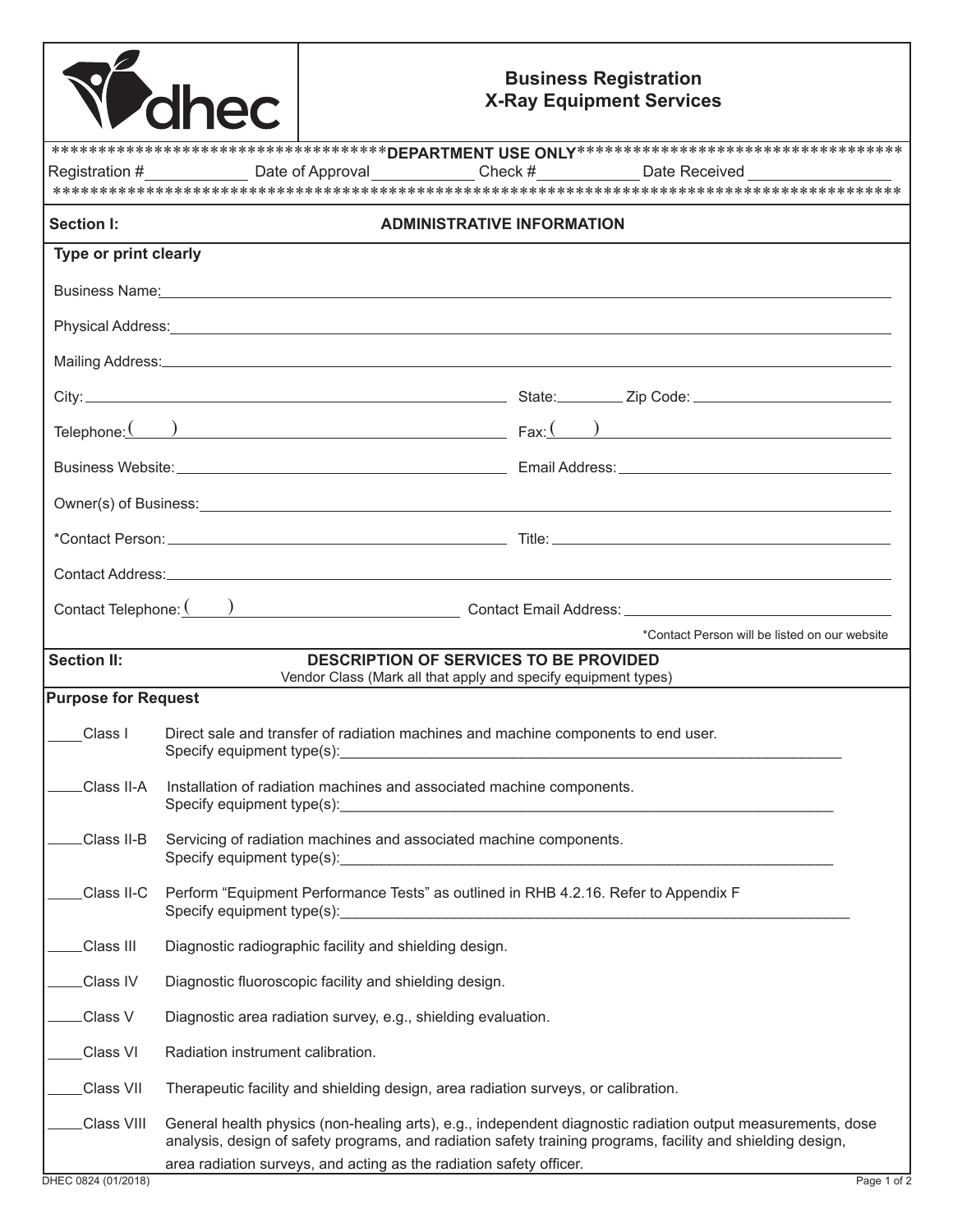| Section II continued… |  |  |  |
|-----------------------|--|--|--|
|-----------------------|--|--|--|

 Class IX General health physics consulting (healing arts), e.g., independent diagnostic radiation output measurement, dose analysis, design of safety programs and radiation safety training programs, facility and shielding design, area radiation surveys, and acting as the radiation safety officer.

Mammography Services – Facility surveys, shielding design, area radiation surveys, or calibrations.

Miscellaneous Services – Sales of x-ray chemicals, or routine processor maintenance, etc

### **Section III: EMPLOYEE QUALIFICATIONS**

Each person providing services must be qualified by reason of education, training and experience to provide the service for which registration is requested. Competence must be documented and submitted for approval as directed by form DHEC 825 *Employee Registration: X-Ray Equipment Services.* A completed form DHEC 825 must be submitted for each person requesting to provide services as a representative of the business applying for registration.

# Section IV: SUPPLEMENTAL DOCUMENTATION

**ENCLOSE THE FOLLOWING ITEMS WITH THIS FORM** (Check item(s) enclosed):

- 1. Vendor Application Fee- \$62.50 *(non-refundable)*
- 2. A sample of a shielding plan if registering as Class III, Class IV, Class VII, Class VIII, or Class IX Vendor.
- 13. A sample area survey if registering as a Class V, Class VII, Class VIII, or Class IX Vendor.
- 4. A sample of survey procedures and survey forms if registering as a Class V, Class VII, Class VIII, Class IX, or Mammography Vendor.
- 5. A sample of equipment performance test forms and procedures that will be used for each unit type if registering as a Class II-CEquipment Performance Test, Class IX, or Mammography Vendor.
- 6. A completed form DHEC 825 *Employee Registration: X-Ray Equipment Services* for **each** employee to include self-employed individuals.

Incomplete applications will **not** be processed in full. A complete application includes this form (DHEC 824) filled out in its entirety accompanied by all applicable items listed in *Section IV* of this form. Failure to provide a complete application will result in significant delays in registration approval.

## **Section V: CERTIFICATION STATEMENT AND SIGNATURE**

I, the undersigned, certify to the following:

- This form has been completed by, or on behalf of, the individual responsible for the business applying for registration.
- All information contained in this application is accurate and factual.
- Any changes affecting the information provided on this application will be reported to the Department in writing within thirty (30) days.
- I have read and understand Section 1.12.2 of *Regulation 61-64, X-rays (Title B)* which states "It shall be unlawful to make a material false statement to the Department regarding information contained in the application for registration, information pertaining to an inspection, or any other information required by any provision of these regulations." I understand making amaterial false statement will result in enforcement action and civil penalties.

| Name (print or type): | Title:                                                         |  |
|-----------------------|----------------------------------------------------------------|--|
| Signature:            | Date:                                                          |  |
|                       | <b>BUREAU CONTACT INFORMATION</b>                              |  |
|                       | S.C. DHEC-Vendor Registration<br>Bureau of Radiological Health |  |
|                       | 2600 Bull Street                                               |  |
|                       | Columbia, SC 29201                                             |  |
|                       | Telephone (803) 545-4400 Fax (803) 545-4412                    |  |

[www.scdhec.gov](http://www.scdhec.gov)